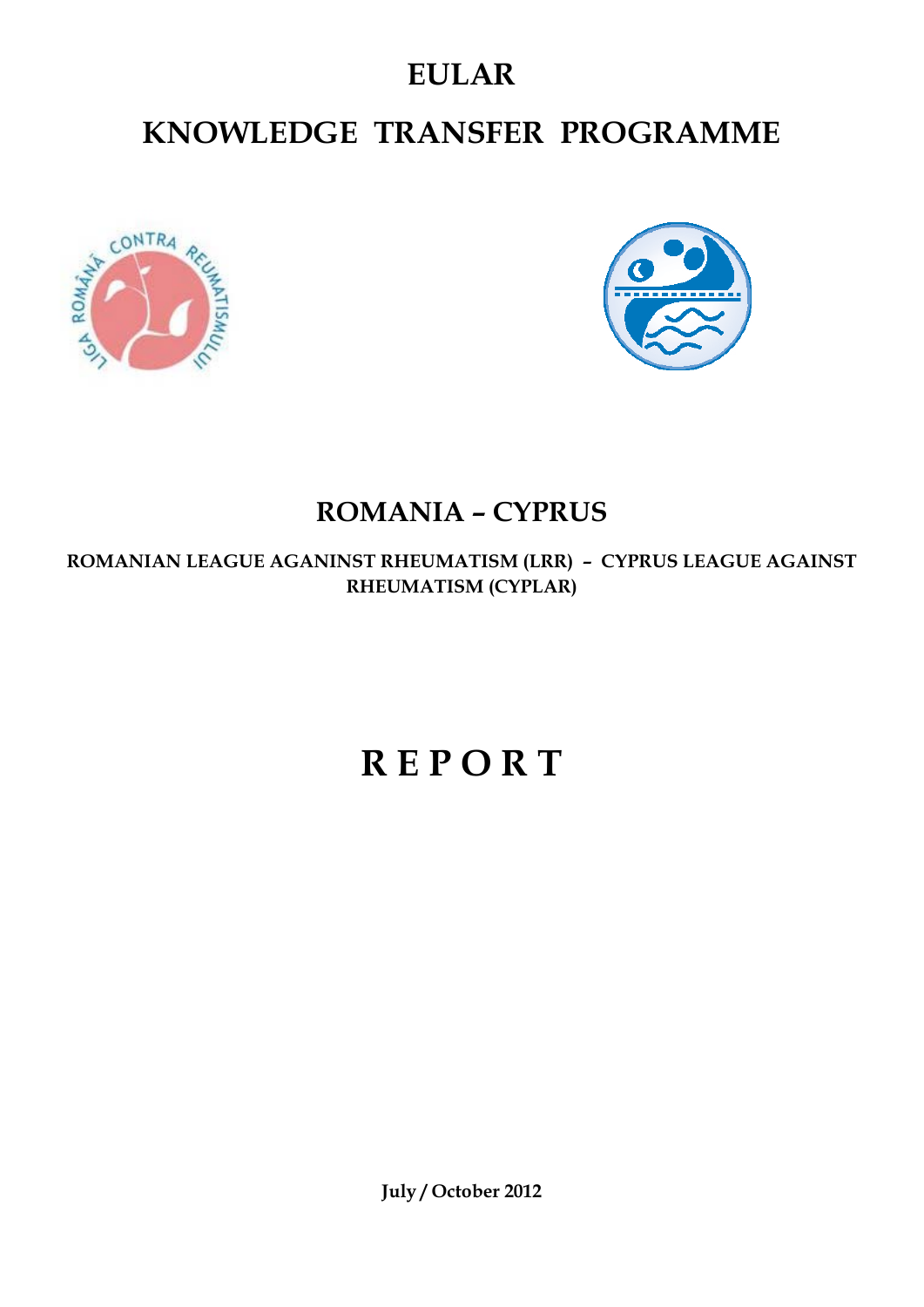**Knowledge Transfer Programme** is an annual programme developed by EULAR Standing Committee of PARE (European League Against Rheumatism) which provides a defined grant to the educational visits programme. The programme is designed for patient organisations who wish to develop their skills and improve their knowledge by learning from the experience of other organisations in the EULAR network.

*The steps followed by the Romanian league when applying for Knowledge Transfer Programme:*

- Romanian League Against Rheumatism tracked down one major lack in its organizational process which is **the lack of a volunteerism programme**.
- The next step was to identify a teaching organization with a strong experience in having ongoing successful volunteer programmes. Having in mind a great presentation on Volunteerism held in 2009 on the occasion of a EULAR Congress, we consulted the Appendix of the Guidelines Knowledge Transfer Programme "The List of Skills and Needs in organisations" and we identified Cyprus League as a potential teaching organisation.
- We received a positive answer to our learning request and together with their response letter we sent the Application Form and the forecasted Budget Form (filled in according to the Knowledge Transfer Programme Guidelines) to EULAR secretariat (to Mr. Florian Klett). We found the form, the Guidelines and all other necessary information and documents on EULAR's website:

[http://www.eular.org/index.cfm?framePage=/pare\\_educational\\_visits.cfm](http://www.eular.org/index.cfm?framePage=/pare_educational_visits.cfm)

The project was approved and **according to the application**:

- The teaching organisation was CYPRUS LEAGUE AGAINST RHEUMATISM (CYPLAR)
- The learning organisation was ROMANIAN LEAGUE AGAINST RHEUMATISM (LRR)
- The project was divided into 2 phases: the 3 days visit of the Romanian league's task force at Cyplar's headquarters in July 2012 and the 3 days visit of the Cyplar's delegates at LRR's headquarters in October 2012.
- An amount of 70% of the total project's costs was sent to the Romanian League in order to start launching and developing the project;
- The report (containing a detailed presentation of the activities rolled-on during the project and a next-step strategy) and the financial documents were to be sent to EULAR secretariat after the close-up of the project in order to be refunded with the 30% of the funds.

The general/specific objective of this educational exchange visit was to gain the appropriate knowledge from the Cyprus League against Rheumatism regarding the ability to organize ourselves in a more efficient way and hold an efficacious volunteering database by applying the volunteering strategy of Cyprus League (recruitment policy, motivation a.s.o.).

**I. Within the first phase** of the project, the educational visit of the Romanian task force took place in **Nicosia, Cyprus from 9 – 12 July 2012**.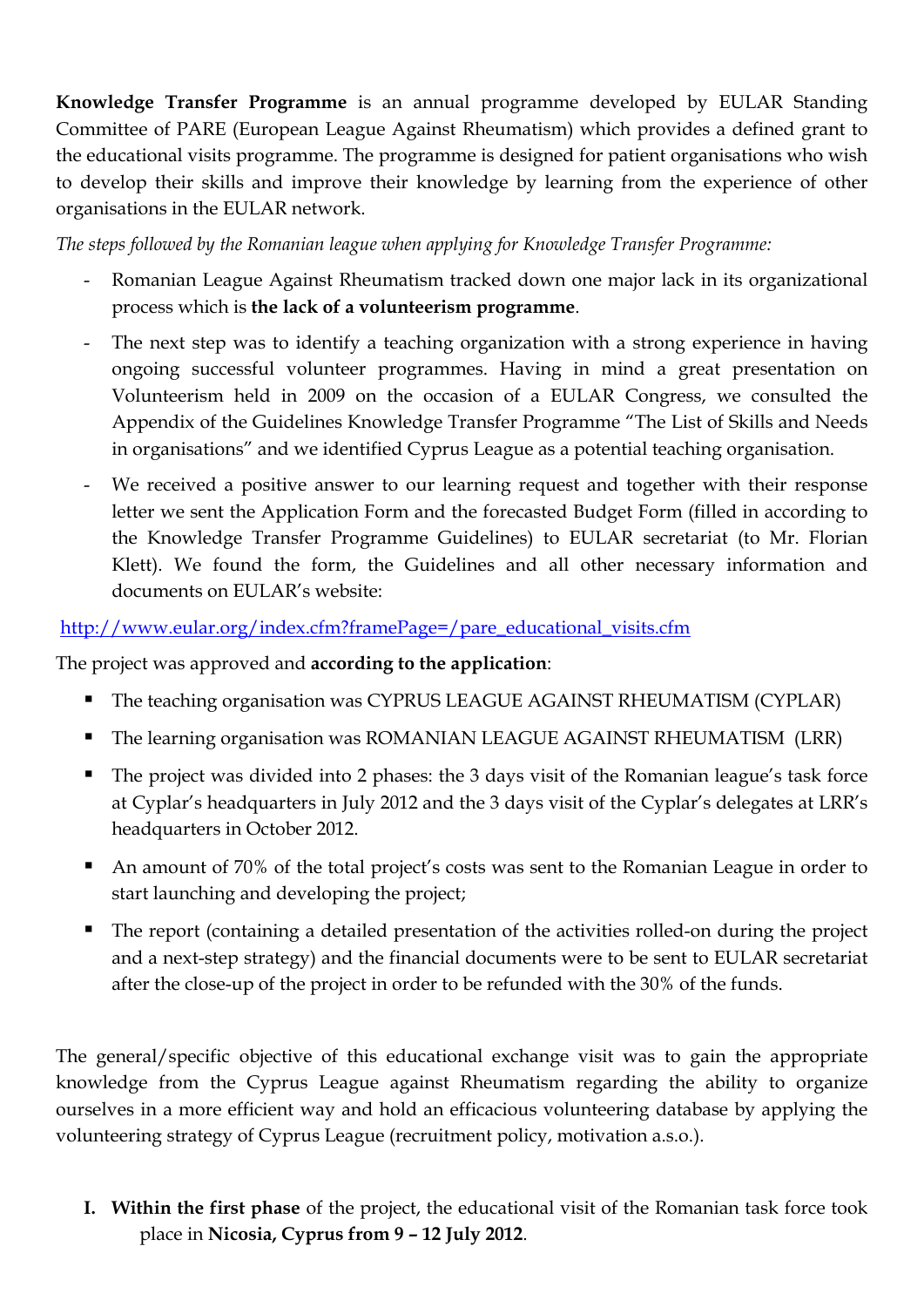Romanian delegation included Codruta Zabalan - Romanian League's Vice President and Corina Stefan – member of the Romanian League. The presentation and the on-going interactive discussions were led by Mr. Marios Kouloumas, the president of Cyplar and Miss Persefoni Markidou, Psychosocial Support Officer. They participated to all the discussions during the whole 3 days and supported us, answering to all our questions and giving all the necessary details and explanations in order to have the best understanding of the presentations.

**The first day** focused on analyzing the organizational structure of the Cyprus league in terms of administrative, membership, executive board, public relations, social aspects, fundraising, campaigns, the relations with third parties.

We learned about "*Who is Cyplar*", their aims and objectives, their members and memberships, their board, directorate and leading management,



we learned about their programmes which are structured on five domains:

- A. *Psychosocial Support* (structured on: 1-Personal and Group Support, 2-Support, Information, Education and Creative Occupation Center, 3-Encouragement and Support of the Young People with Rheumatism for the Creation of the Family Program, 4-Financial Help Program)
- *B. Volunteer's Body*
- *C. Information, Prevention Program and Educating Program*
- we were very much impressed with the Annual Week for Rheumatism because everybody connects now that week in May with fighting against rheumatism;
- the idea of handing out pamphlets is a very creative one and can attract many people;
- also regarding media as the  $4<sup>th</sup>$  state power is a wise thing to do because this is the best way of raising awareness of rheumatic diseases.
- D. *Rehabilitation Services,* classified in 4 programs: Physiotherapy Education Program, Occupational Therapy Education Program, Physiotherapy /Home Care Program, Occupational Therapy / Adjustment of the Work and Living space Program

Another innovative idea is having paraffin treatments in the exact location where their headquarter is and the offer is well appreciated among patients.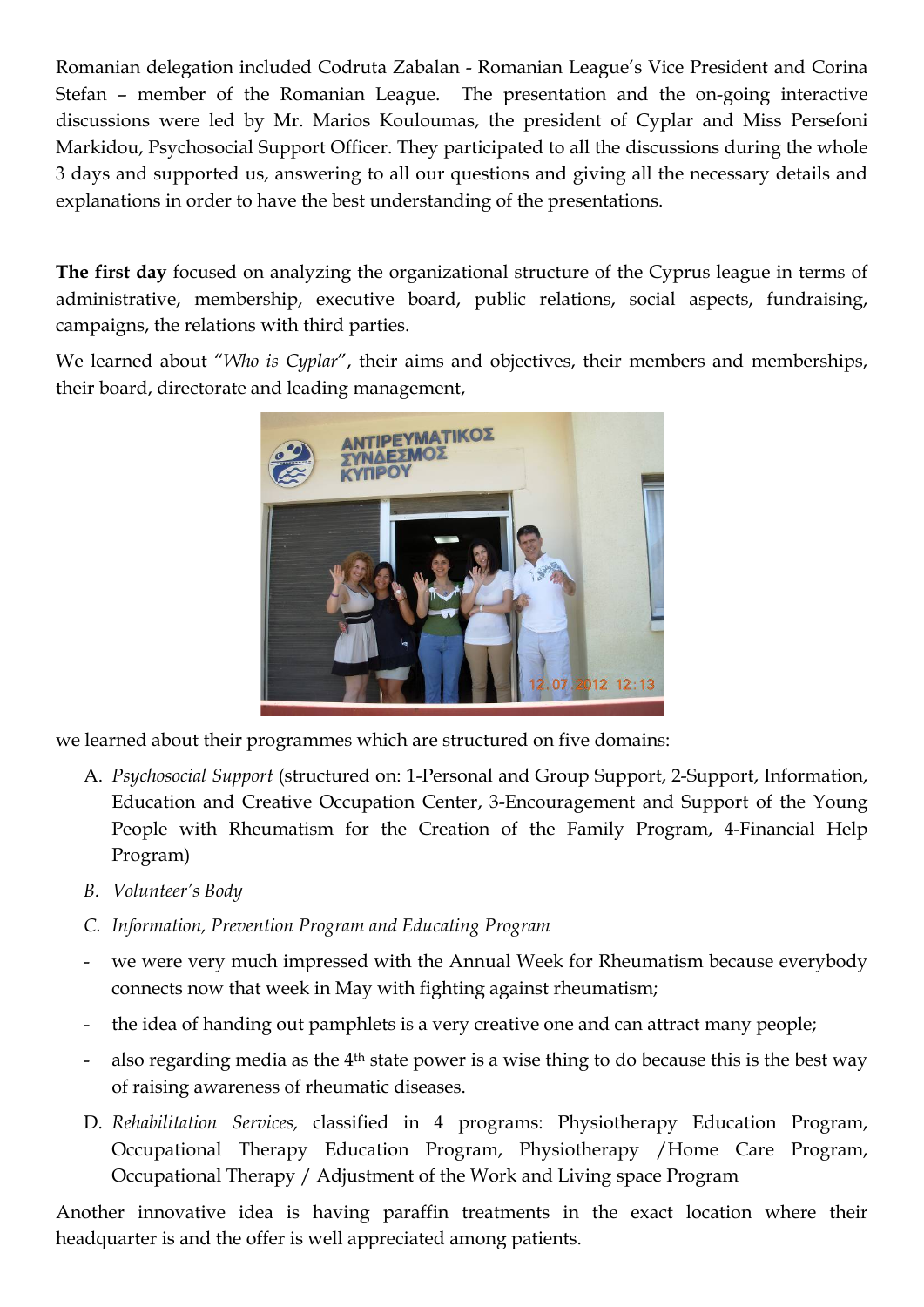E. *Fundraising*, focused on organizing different events, on sponsors and on member subscription (organizing events with entrance tickets and lottery tickets and theatrical shows premiers are other 2 ideas which can lead to a viable way of raising money, of catching media attention and of strengthening the relations between the League and its members)



After lunch, the second part of the day focused on the presentation of Ms. Roulla Pitsillidou, the vice-president of Cyplar, who is the mentor of **the Creation and Support Day Centre**, a centre that gives patients the opportunity through a diversity of techniques to find the courage to come out of their homes and meet new people, to socialize, to share experiences and to overcome numerous fears that arise due to the difficulties that they experience from suffering from this disease. The variety of activities offered by the Centre (medical, nutritional, physiotherapy; ergo-therapy, artistic and creative workshops of drawing, hagiography, silk drawing, cooking and make-up, movies, theatres, excursions, music concerts, board games etc.) are supported by self-supported teams classified on 6 groups: Children & Parents, Lupus, Scleroderma, Spondylitis, Youth and Fibromyalgia.

In the evening Cyplar organized 2 events meant to strengthen the relations between Cyplar league and Romanian League (focused on knowing the natives premises of Cyplar and the people who make everything possible, the members of the Cyplar league): a sightseeing tour of the Nicosia Centre and a welcome dinner at a Traditional Tavern with national dishes and songs. A very welcoming atmosphere that made ourselves at home.

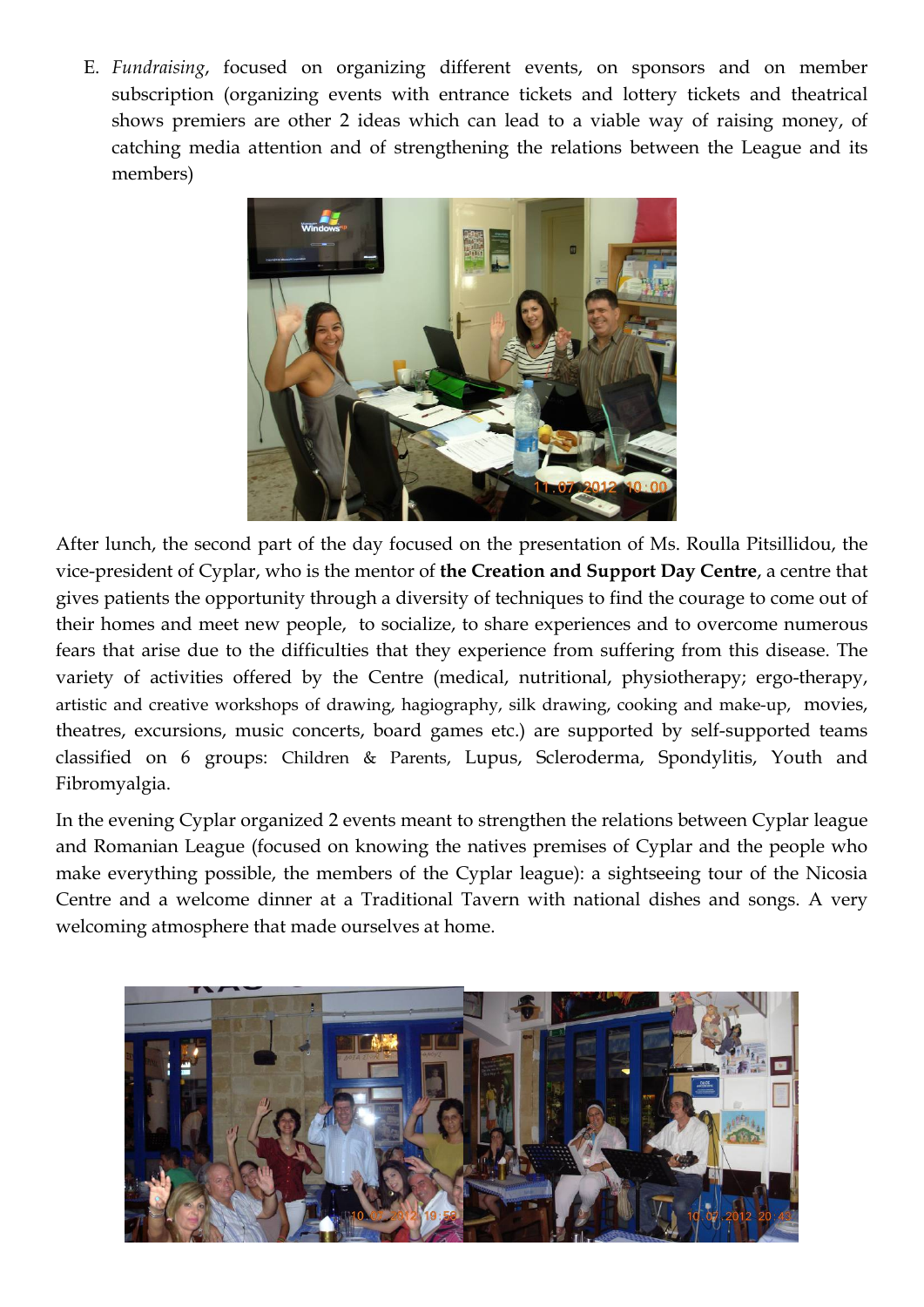**The second day and the third** day focused entirely on **the Volunteers Programme** of Cyplar. Mr. Michael Lakatamitis, the coordinator of volunteers in Cyplar organization made a comprehensive presentation of their program for volunteers. Also **The Cyprus Coordination Council of Volunteerism,** which is a governmental body and is founded by the Government**,** presented us their "**Educational scheme for volunteers**".

We learned about the aims and objectives of such a programme, motivation, recruiting and managing volunteers, training volunteers, placing, monitoring, supporting, motivating and evaluating volunteers.

The second part of the day was used to discuss **the next steps**. We asked for the helping materials (the presentations, the Guidelines and the Volunteer Code of Cyplar) in order to translate them and tailor them to our legislation and needs and we started to chart **the first draft of the Action Plan of implementing the volunteer project in Romania**.

**II. Within the second phase** of the project, the educational visit of the Cyprus task force took place in **Bucharest, Romania, 25 – 27 October 2012**.

Cyprus delegation included Marios Kouloumas - Cyprus League's President and Michael Lakatamitis – volunteers' head coordinator in Cyprus League.

**The specific objectives of this visit were to support Romanian League against Rheumatism in raising awareness on the great benefits resulting from working with volunteers and to also support our first attempt of raising volunteers and developing a volunteering strategy.**

**Being here on the occasion of Romanian National Congress of Rheumatology made a huge difference and helped our voice to be heard within the Romanian HPs community and also the Romanian Society of Rheumatologists.** 

**The first day** the programme started with **introducing Romanian League against Rheumatism** to our guests (presenting our headquarters, our administrative structure and our current activities) and **"a grand tour" of Rheumatic Diseases Centre "Dr. Ion Stoia"** (that hosts our headquarters). The centre's **history** was presented first by Ms. Vasilica Greceanu (a member of our secretariat), then Ms. Dana Dombi (head of management department) continued with the presentation of the **road a patient needs to take in order to access treatment** and took us on tour of **inpatient and outpatient hospitalization department, radiology, blood tests laboratory, immunology desk, physiotherapy department and kineto-therapy department.**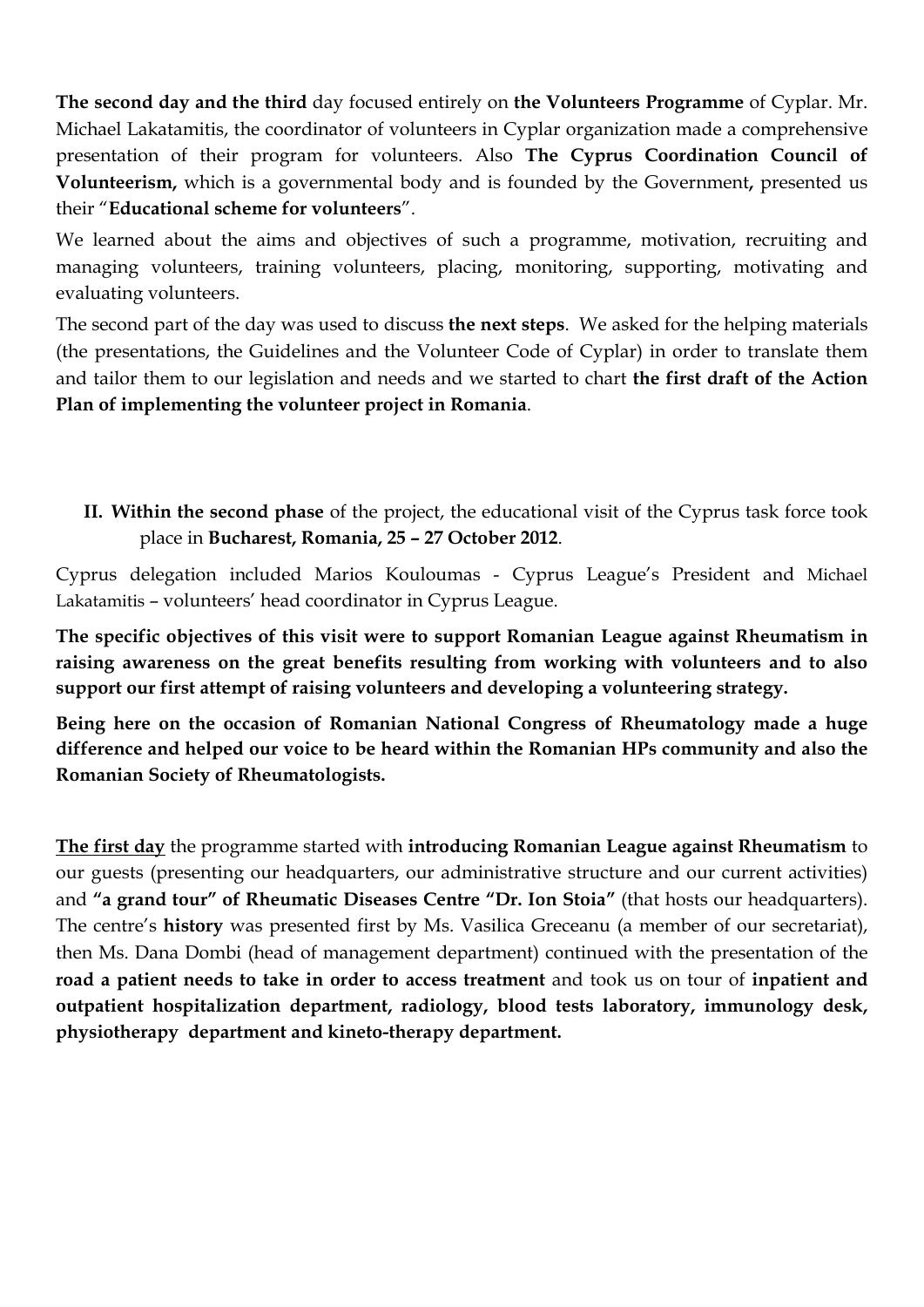

The next step was to assist to our league's first meeting with an official representative of **"Volum Federation"** – an association working closely with National Body of Volunteers.

At the end of the day we took part to the **Grand Opening of the XIX-th Romanian Congress in Rheumatology, which took place at the Romanian National Art Museum**. The Congress was preceded by the first South-East European postgraduate course in Rheumatology for Adult and Child.

**The next day** was dedicated entirely to the National Congress, where besides the Scientific Programme, the Posters' session and the symposia, there were parallel sessions with the patients (mediated by Romanian League Against Rheumatism) and Romanian Society of Medical Partners in Rheumatology (the Society was established this year and integrates nurses from all over the country; its first major action was to become a member of EULAR and to hold their first meeting during the congress). The common sessions for patients and nurses offered topics like:

- **"Assistance in Rheumatology: Rheumatology Nurse – a communication bridge with patients and patient leagues"**
- **"Rheumatic Treatment care for patients – specific tailored needs"**

President **Marios Kouloumas** held the presentation on ULOs – "**User Led Organizations – existence recommendations and practices**" in order to present the great need of becoming a userled organization and the benefits of being one in the future, among which I shall mention the patient empowerment, higher influence on decision-making process, increased professionalism, credibility and accountability and greater control on the patients' rights being respected and on patients' needs being achieved. After the congress people addresses the league in order to find out more on this subject.

Ms. Codruta Zabalan (on behalf of Romanian League) held 2 presentations **on the topic of better communication and collaboration with nurses and health professionals**. The presentation "**Partners in Treatment - Companion Guide for the management of Rheumatoid Arthritis**" was extremely well received and I was already offered support by one nurse and 2 kineto-therapists who wanted to get involved in future LRR activities. Their enthusiasm was raised by Mr. Michael Lakatamitis who, on behalf of Cyprus League, presented **–"Volunteerism in patient leagues - a complementary activity in the health care of rheumatic patients".**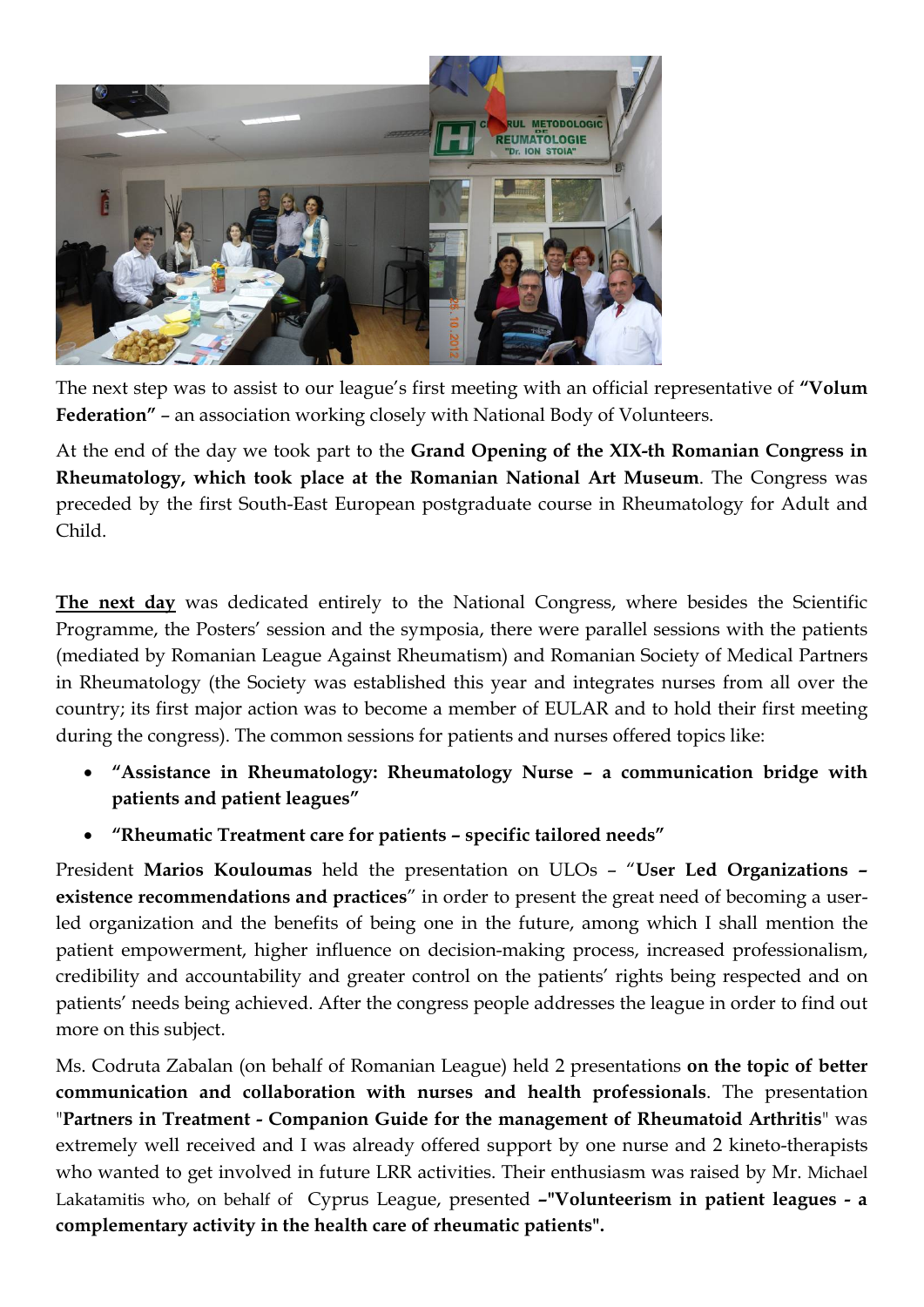The day ended with a symposium on biologic treatment and dinner at Bragadiru Palace, an 1894 historic building.



**The day of 27 October** was dedicated to strengthening bonds between the two leagues, by organizing **a social-touristic visit at Sinaia Mountain Resort in Prahova County**, where members of both leagues visited **Sinaia Monastery** (named after the great [Sinai Monastery](http://en.wikipedia.org/wiki/Sinai_Monastery) on [Mount Sinai;](http://en.wikipedia.org/wiki/Mount_Sinai) the monastery gave its name to the nearby town of Sinaia) and **Peles Castle** (considered by many one of the most beautiful castles in all Europe)

The day ended with a lunch celebration of our guests and birthday of one of Romanian League's member.